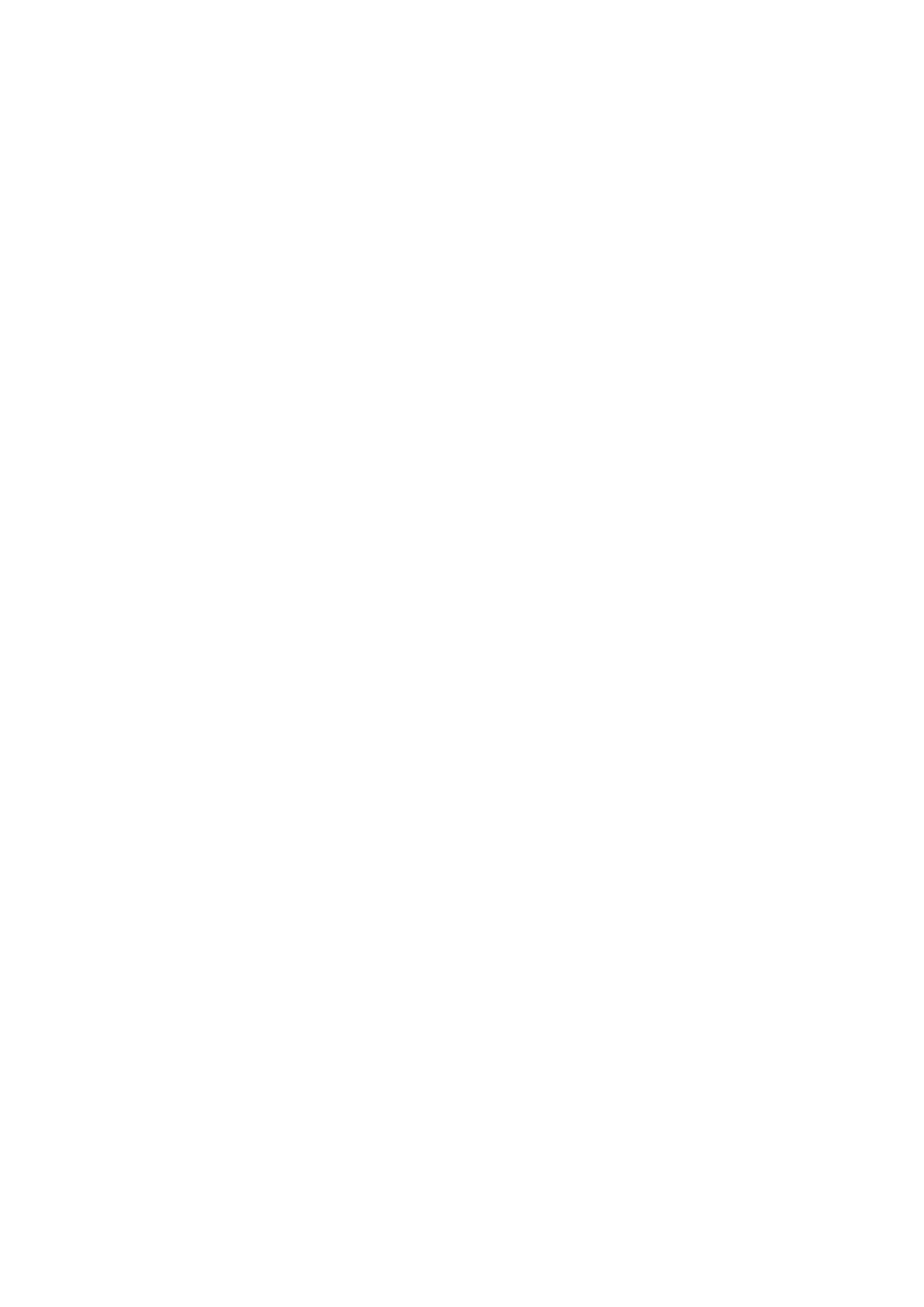



### <span id="page-2-0"></span>**Tracy Mulholland Whau Ward Councillor Report**

### General update / Executive summary

My Councillor report covers the period from Friday 6 December 2021 until Wednesday 9th February. This report has been prepared for the February business meeting of the Whau Local Board

The purpose of this report is to detail my main activities and to share information with the public and local boards within my ward regarding governing body decisions, my attendance at events and meetings, regional consultations, media updates, and key issues.

### Memberships of Committees

- Planning Committee .
- Finance & Performance Committee ۰
- Environment & Climate Change Committee
- Parks, Arts, Community and Events Committee
- CCO Oversight Committee
- Strategic Procurement Committee
- Civil Defence and Emergency Management
- ¥ Value for Money - Deputy Chair

### Summary

Auckland continues at the time of writing in the 'Red' setting in the Covid protection framework. All committee meetings and workshops continued online. There are limited staff onsite in line with Council protocols

A significant amount of workshop time is being spent on the annual budget documents. Public consultation will be open from 28 February until 5pm on 28 March.

### Governing Body meetings

The minutes for all meetings are available on the Auckland Council website. The following is intended as a summary only.

### 7 December 2021 - Strategic Procurement Committee

All items discussed remain confidential until reasons for confidentiality no longer exist

- Approval for a right of renewal for the contracts for Building Consent Services
- Approval of supplier recommendation for Clinker Place stormwater project
- Approval to increase the contract award value for Te Whau Pathway Physical Works

### 8 December 2021 Finance and Performance Committee

This committee meeting was focused on reviewing the annual budget documents

note that the annual budget consultation will include potential changes to local board decision-making responsibilities as agreed by the Governing Body on 28 October 2021 and further details will be provided in a report to the Governing Body on 8 February 2022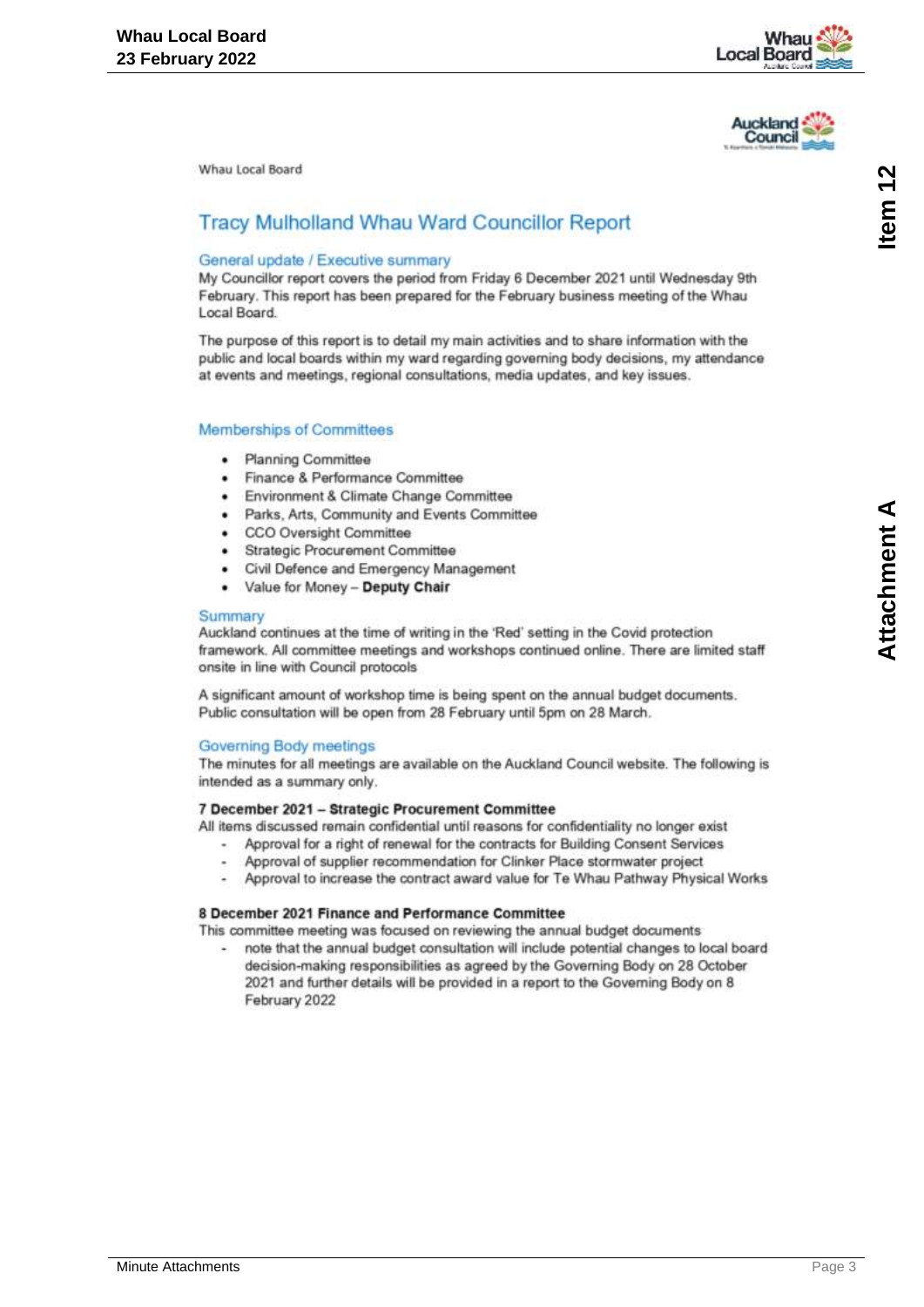



- note that the draft Tüpuna Maunga Authority Operational Plan 2022/2023 does not seek any increase to the budget envelope previously approved in the council's 10vear Budget 2021-2031
- agree to recommend to the Governing Body that the Annual Budget 2022/2023 consultation document include items from the Mayoral Proposal.
- note that the work to achieve increased public transport patronage and mode shift through behavioural change measures is progressing as part of the Transport Emissions Reduction Plan (to be reported back to committee in 2022) and that \$9m is set aside in the proposed climate action targeted rate to contribute to this
- note that any draft consultation material including the consultation question on the proposed changes to the kerbside policy should allow for Aucklanders to clearly identify their preference for either a region-wide rates funded collection system, or a region wide PAYT system
- agree to recommend to the Governing Body that it consult as part of the Annual Budget 2022/2023 on changes to fees and charges as set out in this report.

### 8 December 2021 Governing Body

Received and approved the recommendation from the Finance and Performance Committee to create a budget consultation document

### 9 December 2021 Finance and Performance Committee

Auckland Transport budget update

- request Auckland Transport continue to pursue opportunities to minimise costs and optimise revenue opportunities where possible and provide updates on progress through the quarterly reporting process
- request Auckland Transport to continue to make all reasonable efforts to secure central government financial support to fully cover public transport revenue losses.
- approve Auckland Council providing additional operating funding of up to \$50 million to Auckland Transport during financial year 2021/2022 above current budgeted levels

Auckland Council Group and Auckland Council Quarterly Performance Reports

- note net direct expenditure for the group was \$34 million favourable to budget largely due to higher than expected infrastructure growth charges and lower operating costs from delayed work programmes, reduced services and closed facilities due to the COVID-19 lockdown.
- Note as at 30 September 2021, \$64 million of the \$90 million operating cost savings target has been achieved by Auckland Council.
- Approved 2 land disposals and 1 land swaps outside of the Whau ward.
- Approved briefings and the forward work program for the committee
- 14 December 2021 Council Controlled Organisation Oversight Committee

2022/23 draft letters of expectation to substantive council-controlled organisations

- approve the proposed content for inclusion in the 2022/23 letters of expectation to substantive council-controlled organisations
- delegate authority to the Mayor and Deputy Mayor to finalise and issue the 2022/23 letters of expectation to substantive council-controlled organisations based on the resolutions of this committee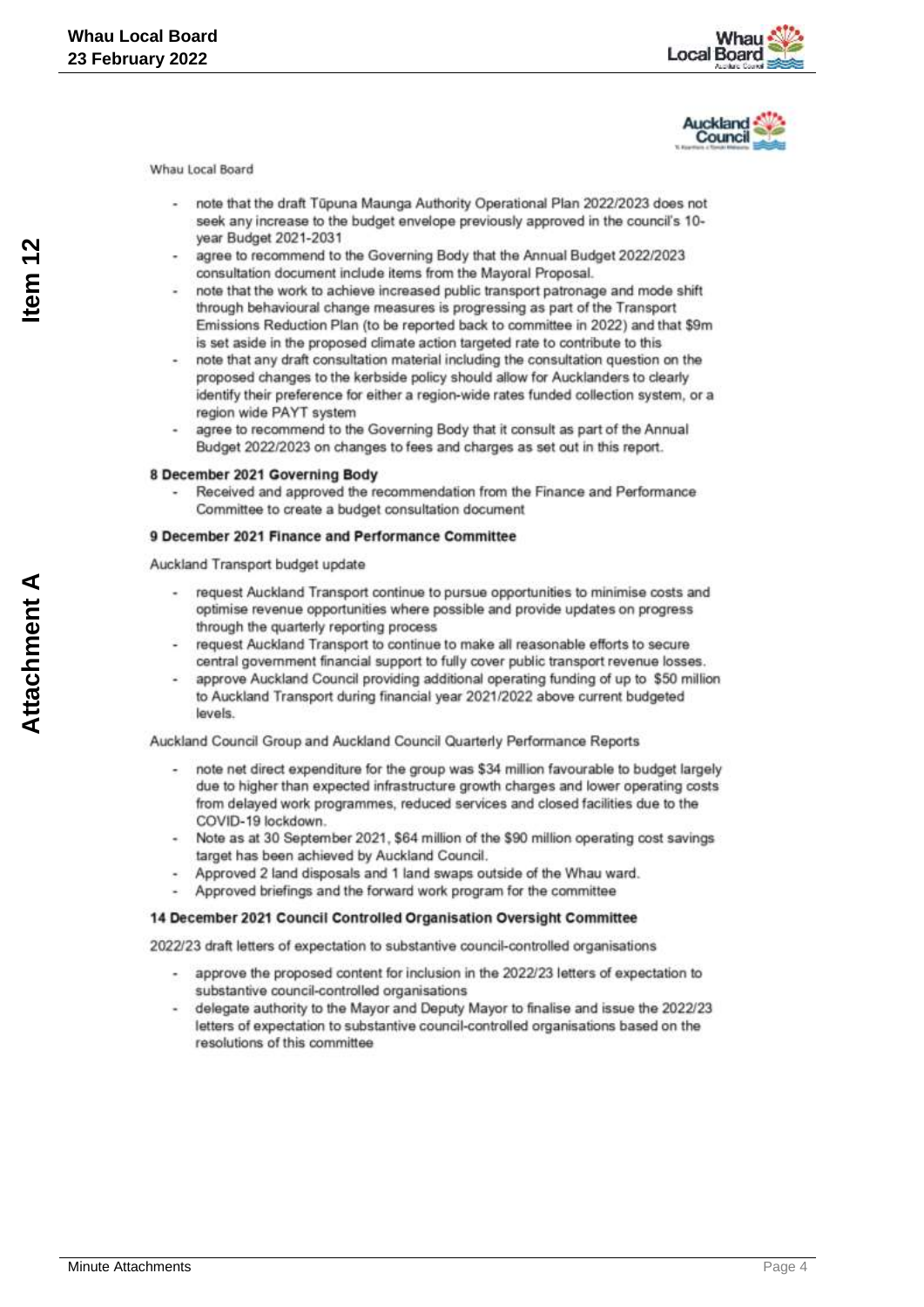



approve a one-month extension of statutory deadlines for all council-controlled organisation statements of intent for 2022-2025, as provided for in the Local Government Act Schedule 8, section 4

Received updates from:

- CCO Review: Implementation Programme
- Liaison councillors

Approved briefings and the forward work program

### 16 December 2021 Governing Body

Three Waters Economic Regulation - Council family submission

- approve Council's draft submission on the Economic and Consumer Protection Regulation of Three Waters
- authorise the Mayor as Chair of Governing Body to approve the final submission by 20 December 2021 once any feedback from mana whenua has been included.

Received Audit and Risk committee referrals

- Auckland Council's Health, Safety and Wellbeing (HSW) performance
- Enterprise Risk Update
- Annual Report on the Performance of the Audit and Risk Committee

Update on Mãori representation in local government

- note the need to engage with mana whenua and mâtâwaka, in order to inform Auckland Council's future position on Māori representation in local
- note that the council's current position is to support direct Māori representation based on the parliamentary model
- consider its support for a model of Mãori representation, including the Royal Commission model once all engagement is completed with mana whenua and mātāwaka
- agree that staff bring a timeline for further work early in 2022.

Auckland Light Rail

- commit to partnering with government on the Auckland Light Rail Project, acknowledging the government's commitment to do so, noting that council is not in a financial position and cannot contribute to the cost of the construction of Light Rail but will have a role in master planning of urban development of Light Rail.
- note that Auckland Council strongly supports a Rapid Transit Network for Auckland.

Approved briefings and the forward work program

Released confidential information to open

### 1 February 2022 - Strategic Procurement Committee

Procurement plan for Avondale Library and Community Hub - Early Contractor Involvement (ECI) and construction.

Resolutions will remain confidential until reasons for confidentiality no longer exist

Approved briefings and the forward work program for the Committee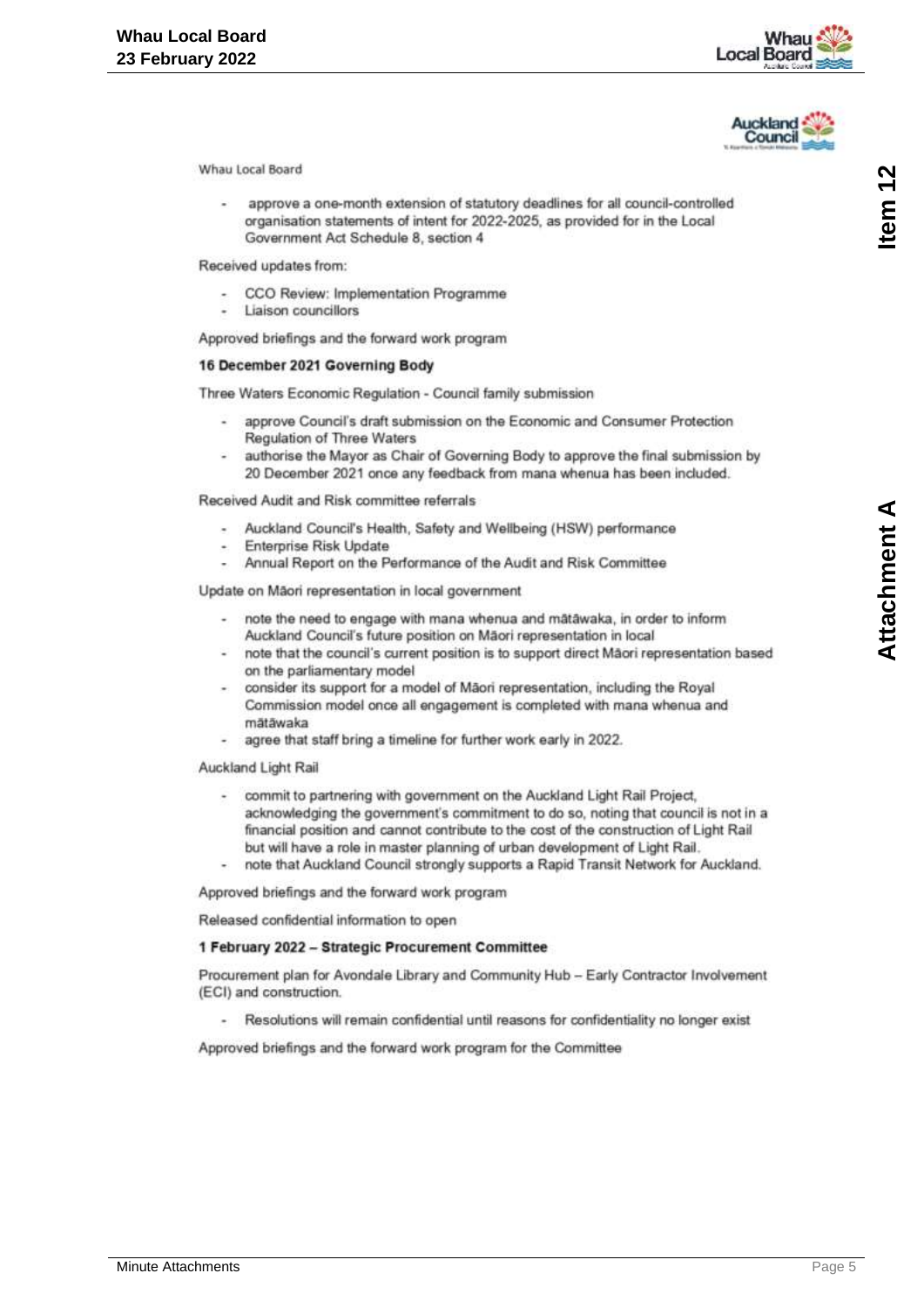



### 03 February 2022- Planning Committee

Transforming Aotearoa New Zealand's resource management system: our future resource management system

Delegate authority to Chair and Deputy Chair and IMSB member to approve submission

Auckland Unitary Plan

- approved Private Plan Change 58
- approved for consideration of private plan change request

### 08 February 2022 Extraordinary Finance and Performance Committee

Annual Budget 2022/2023: Communications and Engagement Plan

- public consultation will run from Monday, 28 February 2022 to Monday, 28 March 2022
- feedback can be provided through written, in person (COVID-19 permitting), telephone and digital channels
- various events and community forums will be held across the region (either in-person or virtually) to allow Aucklanders to have their views heard and provide feedback
- separate to the consultation feedback, a quantitative market research survey will be run by an industry leading market research agency and peer reviewed by the University of Auckland to provide an independent, representative survey
- webinar information sessions will be available throughout the consultation period to give the public an opportunity to listen to and ask questions of elected members and/or subject matter experts
- post consultation, regional and local briefing reports will be prepared to provide a summary of public feedback received across all channels for decision-maker
- there will be a joint hui between the Tüpuna Maunga o Tāmaki Makaurau Authority and council to consider feedback on the draft Tüpuna Maunga o Tāmaki Makaurau Authority Operational Plan 2022/2023 ahead of adoption of the final plan
- a summary of the final decisions made will be prepared, then made publicly available and widely communicated in by July 2022.
- agree to delegate to the following elected members and council officers the responsibility to hear feedback at the Have Your Say events for consultation on the Annual Budget 2022/2023:
	- Mayor and councillors  $\sigma$
	- local board chairs and local board members ö.
	- o staff approved by the group chief financial officer

Adoption of consultation material

### 08 February 2022 Governing Body

Approved all recommendation from extraordinary Finance and Performance Committee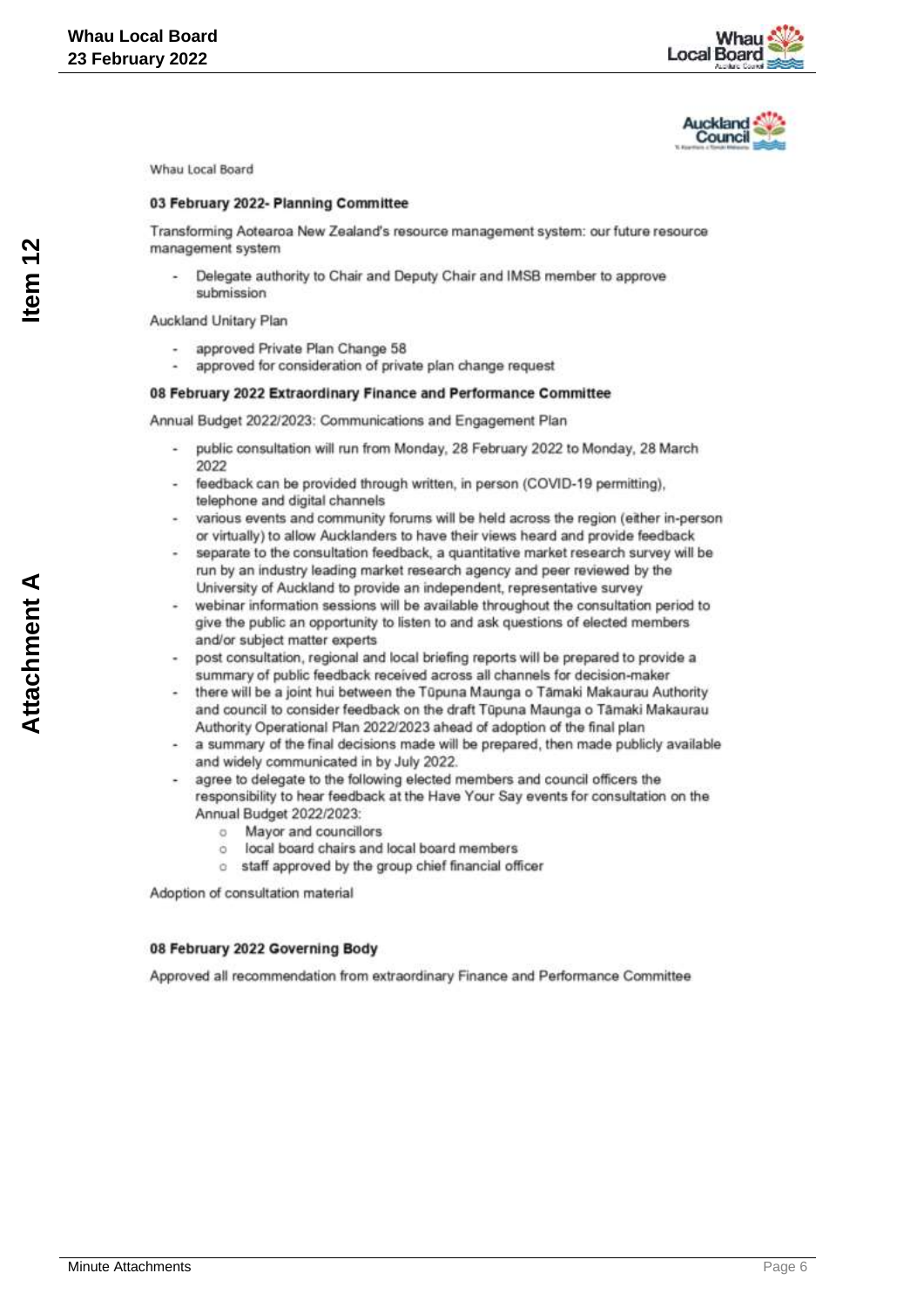



### **Local Issues**

There have been several inquires around resource consent applications, in particular blockhouse bay and green bay. The process is one where I can inquire but due to the statutory nature of consenting, I am unable to provide direct influence. However I will continue to provide all information from the planning teams as I receive it.

### Recommendation

That this report be received.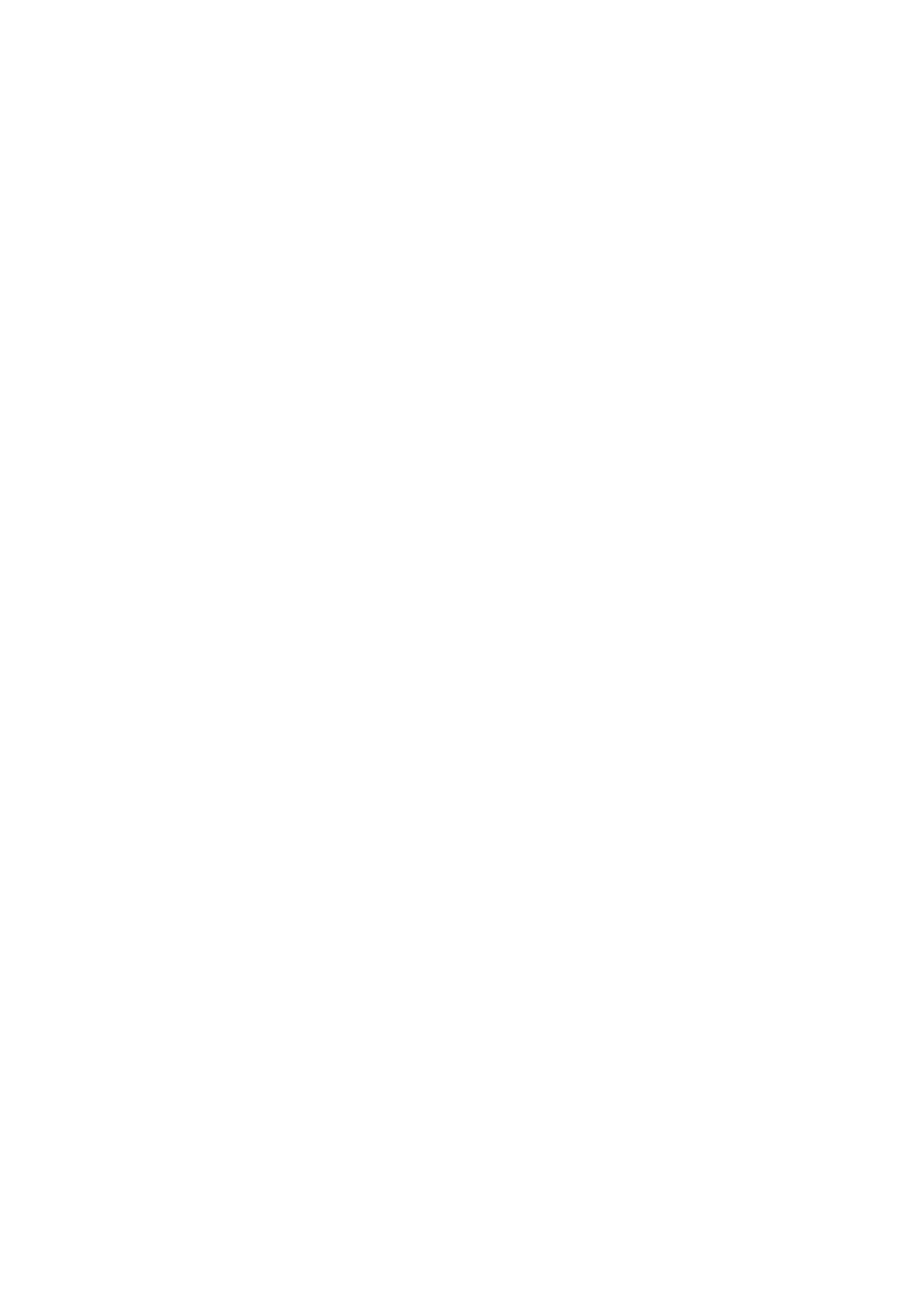# Previously unofficial Mãori place name to be adopted as is Attachment A

<span id="page-8-0"></span>

|                                  | nami<br>Z                                          | <b>Feature Type</b> | Local board feedback                   |
|----------------------------------|----------------------------------------------------|---------------------|----------------------------------------|
|                                  |                                                    | <b>Bank</b>         | The local board supports this proposal |
|                                  | Motukaraka Bank<br>Rewarewa Creek<br>Te Whau Point | itream              | The local board supports this proposal |
| 30398<br>38434<br>43371<br>48386 |                                                    | Point               | The local board supports this proposal |
|                                  | Whau River                                         | Stream              | The local board supports this p        |

## Attachment B

Previously unofficial Maori place name adopted with the addition of macrons

No places name in this category for this local board

### Attachment C

Previously unofficial Māori place name where more information or clarification is sought regarding whether the name has been captured correctly

|       | g | Feature Type Translator comment                                                                     | al board feed                                                                                                                                                                                                                     |
|-------|---|-----------------------------------------------------------------------------------------------------|-----------------------------------------------------------------------------------------------------------------------------------------------------------------------------------------------------------------------------------|
| 32860 |   | puld differ to the more well know iteration<br>Need more information. The orthography<br>I the name | articularly Te Kawerau a Maki before<br>sing, and requests<br>her with mana whenua -<br>ittrangi' is not a widely used name<br>hat Nga Pou Taunaha o Aotearo.<br>The local board notes that 'North<br>and may be conf<br>engage f |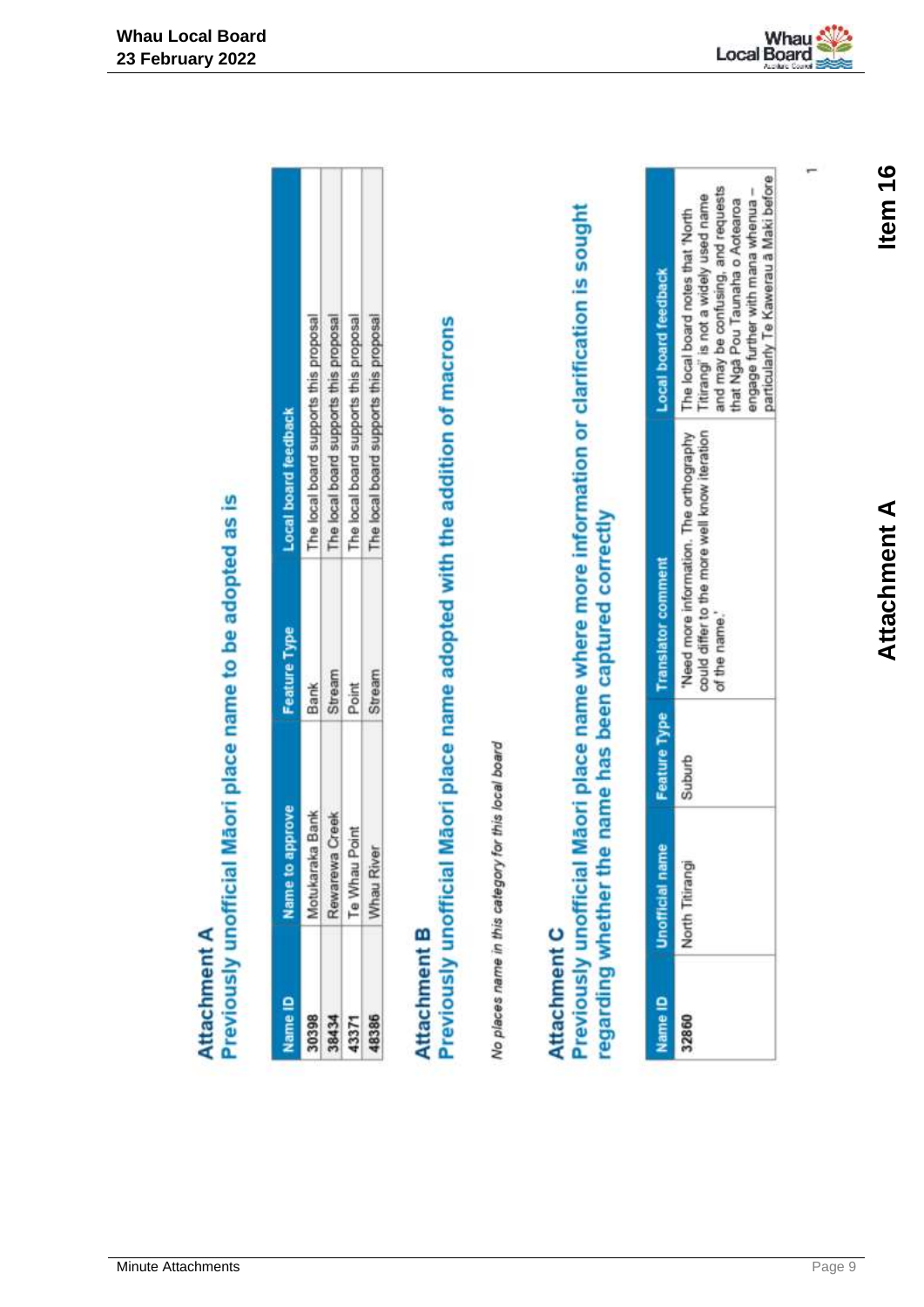|   | ç<br>J<br>ling<br>hame. |
|---|-------------------------|
|   |                         |
|   |                         |
|   | I                       |
|   |                         |
| ļ |                         |

**Whau Local Board 23 February 2022**

# Attachment D<br>Previously unofficial non-Māori place name to be adopted as is

| Name ID | rove<br>Name to app    | <b>Feature Type</b> | <b>Local board feedback</b>                                                                                                                                                                  |
|---------|------------------------|---------------------|----------------------------------------------------------------------------------------------------------------------------------------------------------------------------------------------|
| 15873   | Avondale               | Suburb              | mana whenua to identify and consider opportunities for a Maori dual name<br>The local board requests that Nga Pou Taunaha o Aotearoa engage with                                             |
| 59627   | tion<br>Avondale Stat  | Railway Station     | mana whenua to identify and consider opportunities for a Maon dual name<br>The local board requests that Nga Pou Taunaha o Aotearoa engage with                                              |
| 15874   | Avondale Stream        | Stream              | Waitahurangi as the sole name for this stream, noting that this is arguably<br>The local board opposes this proposal and requests consideration of<br>as widely used as 'Avondale Stream'.   |
| 58395   | <b>Blockhouse Bay</b>  | Bay                 | The local board opposes this proposal and requests that Nga Pou Taunaha o<br>Aotearoa engage with mana whenua to identify and consider opportunities<br>for a Mãon alternative or dual name  |
| 16839   | Blockhouse Bay         | Suburb              | mana whenua to identify and consider opportunities for a Maori dual name<br>The local board requests that Nga Pou Taunaha o Aotearoa engage with                                             |
| 59629   | Fruitvale Road Station | Railway Station     | mana whenua to identify and consider opportunities for a Maon dual name<br>The local board requests that Nga Pou Taunaha o Aotearoa engage with                                              |
| 21803   | Green Bay              | Suburb              | mana whenua to identify and consider opportunities for a Maon dual name<br>The local board requests that Nga Pou Taunaha o Aotearoa engage with                                              |
| 21801   | Green Bay              | Bay                 | The local board opposes this proposal and requests that Nga Pou Taunaha o<br>Aotearoa engage with mana whenua to identify and consider opportunities<br>for a Maori alternative or dual name |



 $\alpha$